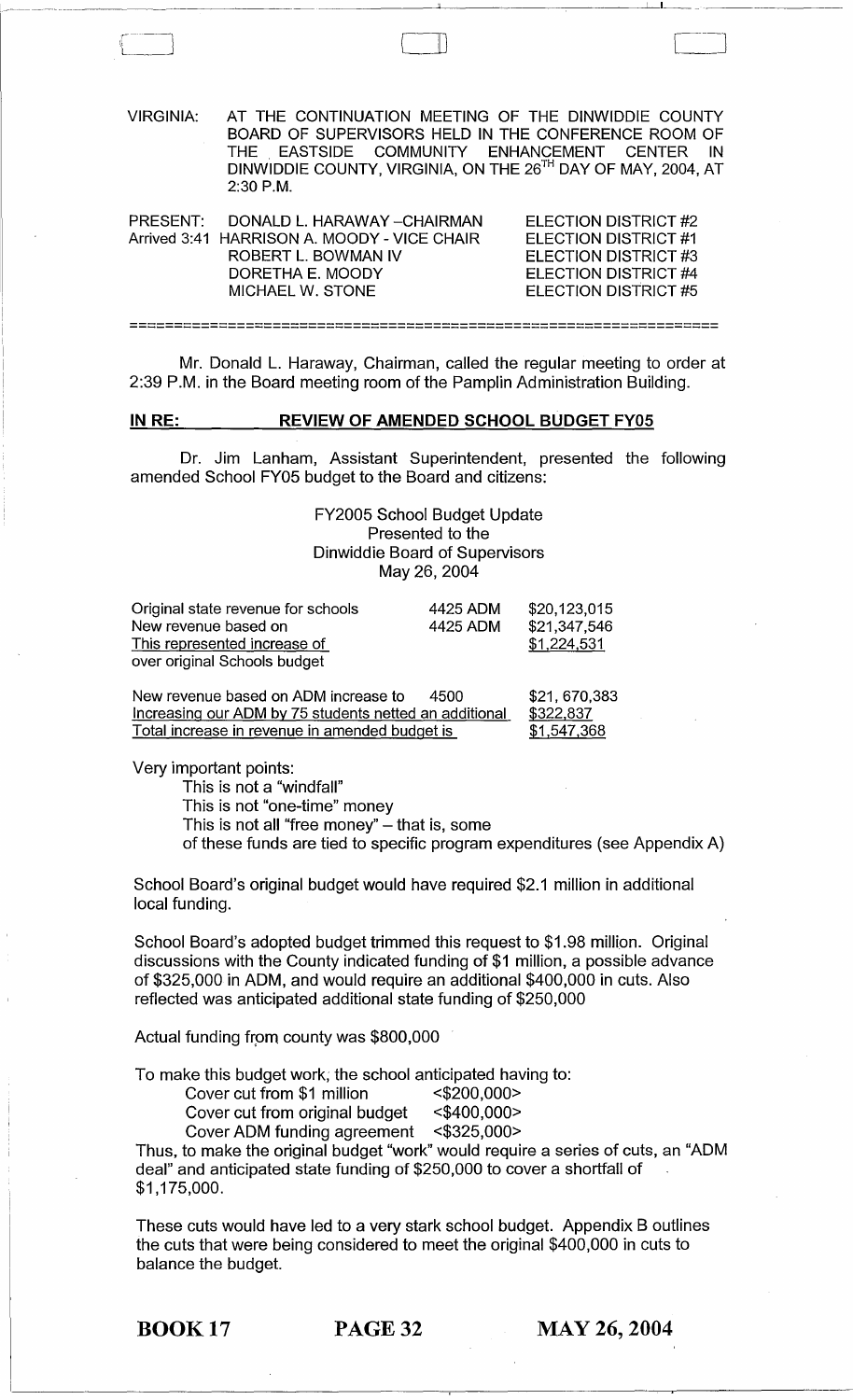The cuts that would have been needed to meet the next \$200,000 deficit are outlined in Appendix C.

Even after making those cuts, the only way we could have balanced the school system's budget for FY2005 would be to obtain \$325,000 either as an advance from Supervisors or increase ADM with assurance it would be covered. We also anticipated receiving an additional \$250,000, which was the difference between the Governor's proposed budget and the first version of the House of Delegates budget. We thought we would get at least the house version of funding.

The historic agreement by the General Assembly several weeks ago changed all of these scenarios, and brings us here today.

The new revenue from the state, combined with the \$800,000 in local revenue, has allowed the school division to address long standing needs, address several budget issues identified since the first draft, plan for increasing fuel and utilities, and find permanent solutions to lingering issues including technology funding.

The increased state revenue means that most of the cuts outlined in Appendices Band C will be covered.

The increased state revenue covers the \$250,000 anticipated in the House draft. The increased state revenue shown reflects the ADM increase requested by the Board of Supervisors of approximately \$325,000.

Some downward adjustments were kept:

Decrease of most salary increases to 3.5% Decrease of 1 high school FTE Decrease of % of Meade's salary Decrease of several smaller line items

The School Board did not use these new funds· as an opportunity to increase salaries. Salary scales reflect the same position taken during the budget discussions - complete scale adjustments to teachers, bus drivers, and cafeteria workers, and hold all other increases to 3.5%. Scales and rosters are available for your review (Appendix D).

After covering the budget adjustments, cuts, and anticipated revenues from our original negotiations, and after allocating the locked funds as outlined in Appendix A, a balance of \$693,459 remained to be allocated. The School Board proposes to allocate these monies as outlined in Appendix E.

As we give these proposals final consideration, we respectfully ask that the Board of Supervisors give careful consideration to several important points.

The adjustment in revenue we have received from the General Assembly is a "once in a decade" repositioning in the formula for school funding. These are permanent funds that are now a part of basic aide allocations. If state specific program funding goes, the program goes. We do not anticipate asking the locality to continue to fund state programs that are discontinued.

This new revenue allows us to finally place instructional technology in the budget and make certain other adjustments to work-study, Special Education tuition, and FLSA funding that have in the past been met by additional ADM funding or onetime federal grants. We need to recognize this permanent funding stream for technology.

This new revenue allows us to finally fund positions that have been cut from budgets for multiple years - elementary art teachers, elementary assistant principals, additional elementary paraprofessionals.

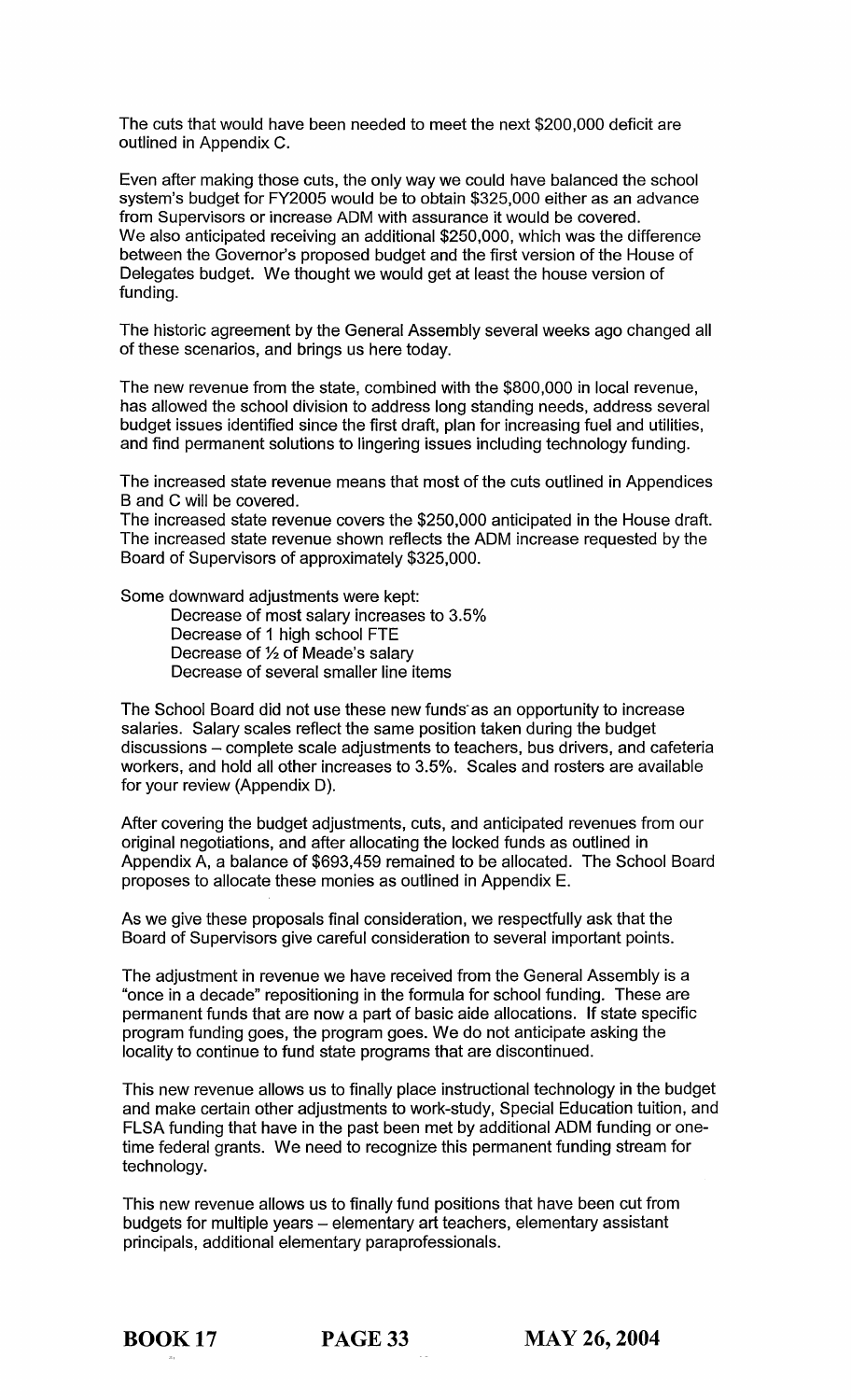This new revenue recognizes that there is no additional ADM money anticipated, and builds some flexibility into each category (Instruction, Transportation, and Maintenance) to meet possible shortfalls. Most notable in this area are the additional monies allotted to gasoline and electricity and an additional FTE in instruction.

[ L---\_J ,{ II l Cl

We recognize that this has been a challenging budget year, and that the Board of Supervisors has been more than generous in funding an additional \$50,000 in school capital expenses, \$500,000 for school bus purchases, and \$800,000 for operating expenses.

We also know that this is a once in our career opportunity to address longidentified school needs without raising property taxes.

We recognize that the state has finally accepted a greater responsibility in funding of school needs, and we will work together to insure that they continue to meet their obligations. We will continue to maximize the use of grants, one-time funds, federal funds and program specific funds to their full capacity.

We will continue to see state funding increases as enrollment grows and the full impact of the General Assembly's changes are seen in the second year of the biennium. Our calculations indicate our state revenue for FY2006 should also increase.

We need to capitalize on this change is funding philosophy from the General Assembly and fund long-identified school needs with these state funds. We do this with the understanding that this is permanent funding due to changes in the basic aid formula and reflects state funding of the Tier 1 changes in the Standards of Quality.

Finally, allowing these funds to remain earmarked for schools will be even further evidence of our joint commitment to a quality school system, responsible budgeting, and cooperation between the School Board and County Administration to work together for the good of all citizens."

Dr. Lanham requested on behalf of the School Board that the Board of Supervisors allow them to keep the funds. He also stated it is time to send out teacher contracts and they did not want to lose them and requested that the Board approve the amended budget.

Mr. Haraway told Dr. Lanham they have done a great job improving the teacher's salaries to make them compatible with the surrounding jurisdictions. He stated the School Board could expect a decrease in funding from the Board in the future. Mr. Haraway commented he knew they had been in a catch-up period but it should be over now. Dr. Lanham stated after this year the School System would be on a level plane with other localities. Mr. Haraway stated this was a lot of information and the Board needed some time to go over it before taking any action.

#### IN RE: CLOSED SESSION

Mr. Bowman stated I move to close this meeting in order to discuss matters exempt under section:

# §2.2-3711 (A)(1) of the Code of Virginia - Personnel

Mr. Stone seconded the motion. Ms. Moody, Mr. Bowman, Mr. Stone, Mr. Haraway, voting "Aye", the Board moved into the Closed Meeting at 3:26 P.M.

Mr. Harrison Moody arrived at 3:41 P.M.

A vote having been made and approved the meeting reconvened into Open Session at 4:45 P.M.

BOOK 17 PAGE 33 MAY 26, 2004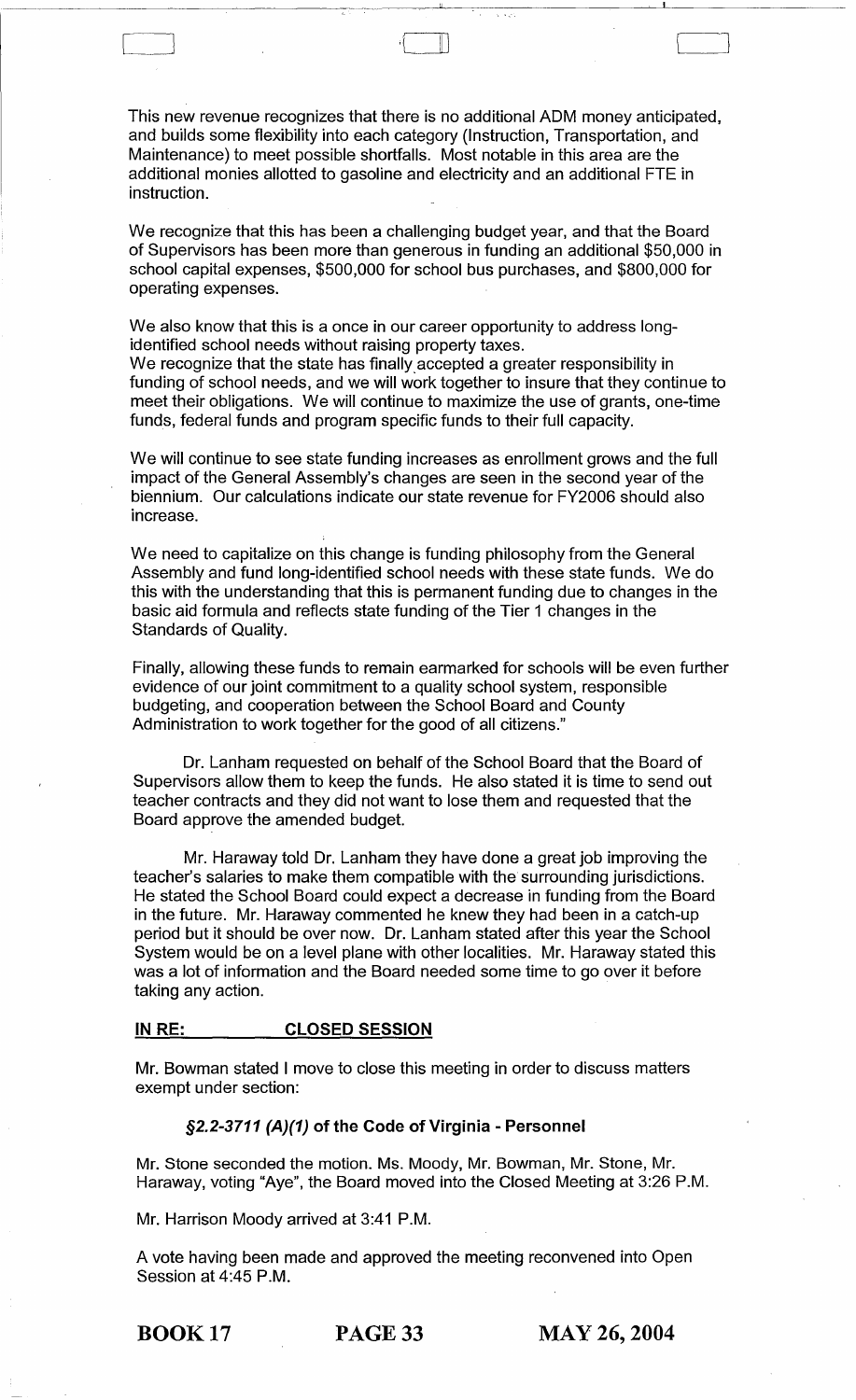#### IN RE: CERTIFICATION

Whereas, this Board convened in a closed meeting under §2.2-3711 A. 1 Personnel;

And whereas, no member has made a statement that there was a departure from the lawful purpose of such closed meeting or the matters identified in the motion were discussed.

Now be it certified, that only those matters as were identified in the motion were heard, discussed or considered in the meeting.

Upon motion of Mr. Stone, Seconded by Mr. Bowman, Mr. Bowman, Ms. Moody, Mr. Stone, Mr. Moody, Mr. Haraway, voting "Aye", this Certification Resolution was adopted.

## IN RE: WORK SHOP - - "MANAGING GROWTH"

The Board met with the School Board, Planning Commission, Industrial Development Authority, and Director of Dinwiddie County Water Authority for a work shop on "Managing Growth" in the County. The County Administrator introduced Mr. Michael Chandler, Chandler Planning, and Ms. Phyllis Katz, Attorney, Sands, Anderson, Marks and Miller, who presented the following topics:

- 4:30pm Welcome and Introductions
- 4: 40pm Managing Growth in Virginia: The Importance of the Comprehensive Plan, Zoning and Subdivision Ordinances, CIP, and the Roles of the Planning Commission and the Board - Michael Chandler
- 5:15 pm Integrating these Tools in the Management of Growth Phyllis Katz
- 5:45 pm Dinner Questions and Answers
- 6:15 pm Paying for Growth: The Role of Proffers and Conditional Zoning Michael **Chandler**
- 7:00 pm Taxing Districts, Community Development Authorities, Land Use Taxation, Conservation Easements, and other vehicles for shaping growth - Phyllis Katz
- 7:30 pm Planning Collaboratively Setting the blueprint for the future, today: School Board, IDA, Planning Commission, and Board of Supervisors
- 7:50 pm How to Make this Work

8:00 pm - Adjourn

# INRE: CLOSED SESSION

Mr. Moody stated I move to close this meeting in order to discuss matters exempt under section:

# §2.2-3711 (A)(1) of the Code of Virginia - Personnel

Mr. Stone seconded the motion. Mr. Bowman, Ms. Moody, Mr. Stone, Mr. Moody, Mr. Haraway, voting "Aye", the Board moved into the Closed Meeting at 8:02 P.M.

A vote having been made and approved the meeting reconvened into Open Session at 9:36 P.M.

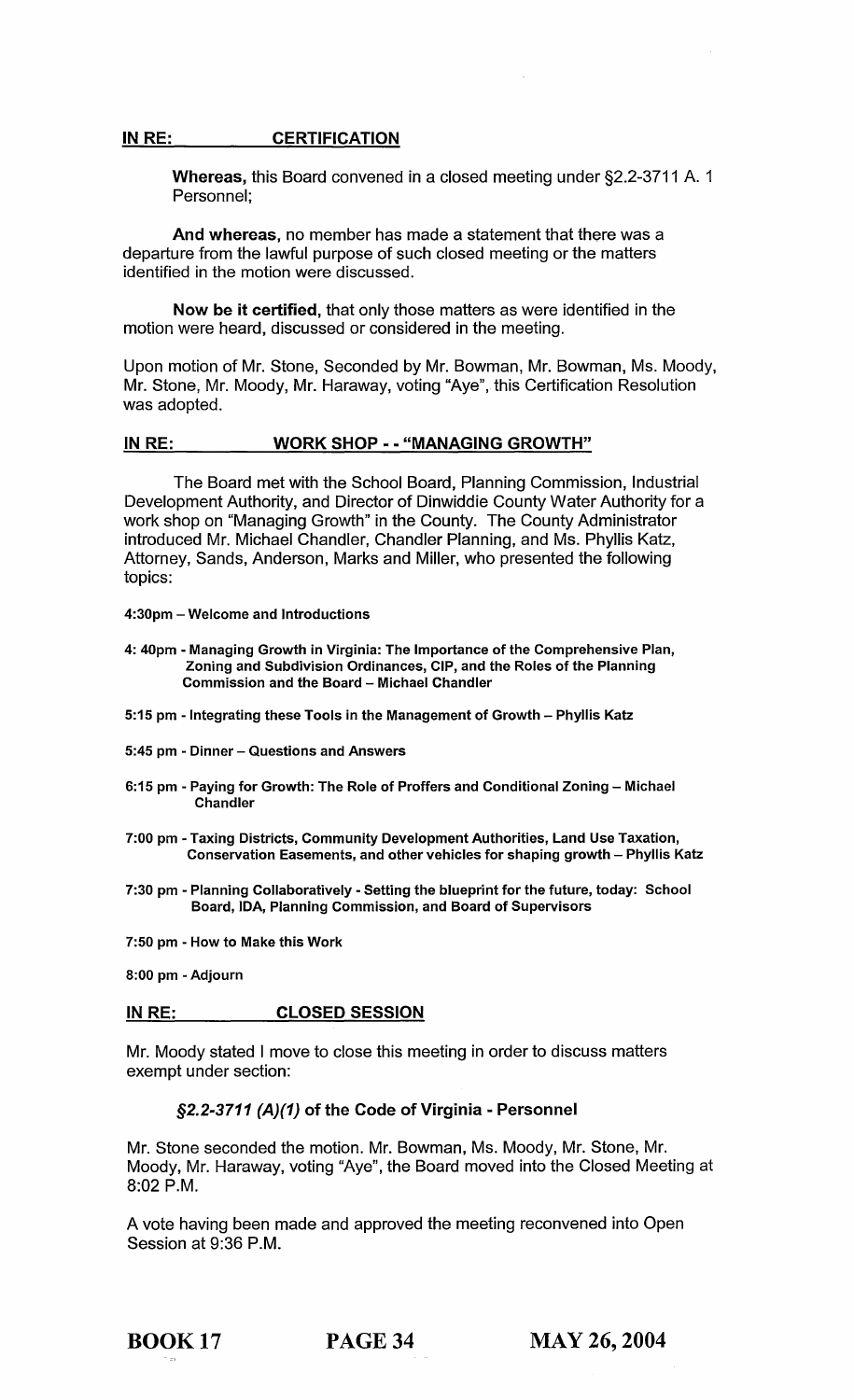#### IN RE: **CERTIFICATION**

Whereas; this Board convened in a closed meeting under §2.2-3711 A. 1 Personnel;

 $\overline{\mathbf{u}}$ 

And whereas, no member has made a statement that there was a departure from the lawful purpose of such closed meeting or the matters identified in the motion were discussed.

Now be it certified, that only those' matters as were identified in the motion Were heard, discussed or considered in the meeting.

Upon motion of Mr. Stone, Seconded by Ms. Moody, Mr. Bowman, Ms. Moody, Mr. Stone, Mr. Moody, Mr. Haraway, voting "Aye", this Certification Resolution was adopted.

#### IN RE: DISCUSSION OF AMENDED SCHOOL BUDGET FY05

The Board stated they wanted to come in at 2:00 P.M. on June 1, 2004 for a workshop on the school budget.

There was a short discussion between the Board members regarding the salary scales of the County employees, School System employees, Constitutional Officer's employees and those of the surrounding localities. They were concerned about the disparity between similar jobs. The Board instructed the County Administrator to contact Virginia Tech to see how quickly they could do a salary scale study and also get a quote on the costs. Mrs. Ralph stated the Board had taken action to bring the Constitutional Officer's employees under the County plan and this would be a good time to include them in the review.

The Board was also interested in what other localities were funding for contributions to the School System, in the future, and also wanted to know what new State funding was earmarked for particular programs. They were concerned about the future debt requirements for school construction and at what point the School Board would feel funds should be returned to the County.

#### RE: ADJOURNMENT

Upon Motion of Ms. Moody, Seconded by Mr. Stone, Mr. Stone, Mrs. Moody, Mr. Bowman, Mr. Moody, Mr. Haraway voting "Aye", the meeting adjourned at 9:56 P.M. to be continued to 2:00 P.M. June 1,2004 for a work shop on the amended School budget for FY 05 in the Multi-purpose Room in the Pamplin Administration Building.

Donald L. Haraway, Chairman

**ATTEST** Wendy Weber Ralph County Administrator

labr

BOOK 17 PAGE 34 MAY 26, 2004

-----.------->---~-~--- ~.-------------------------